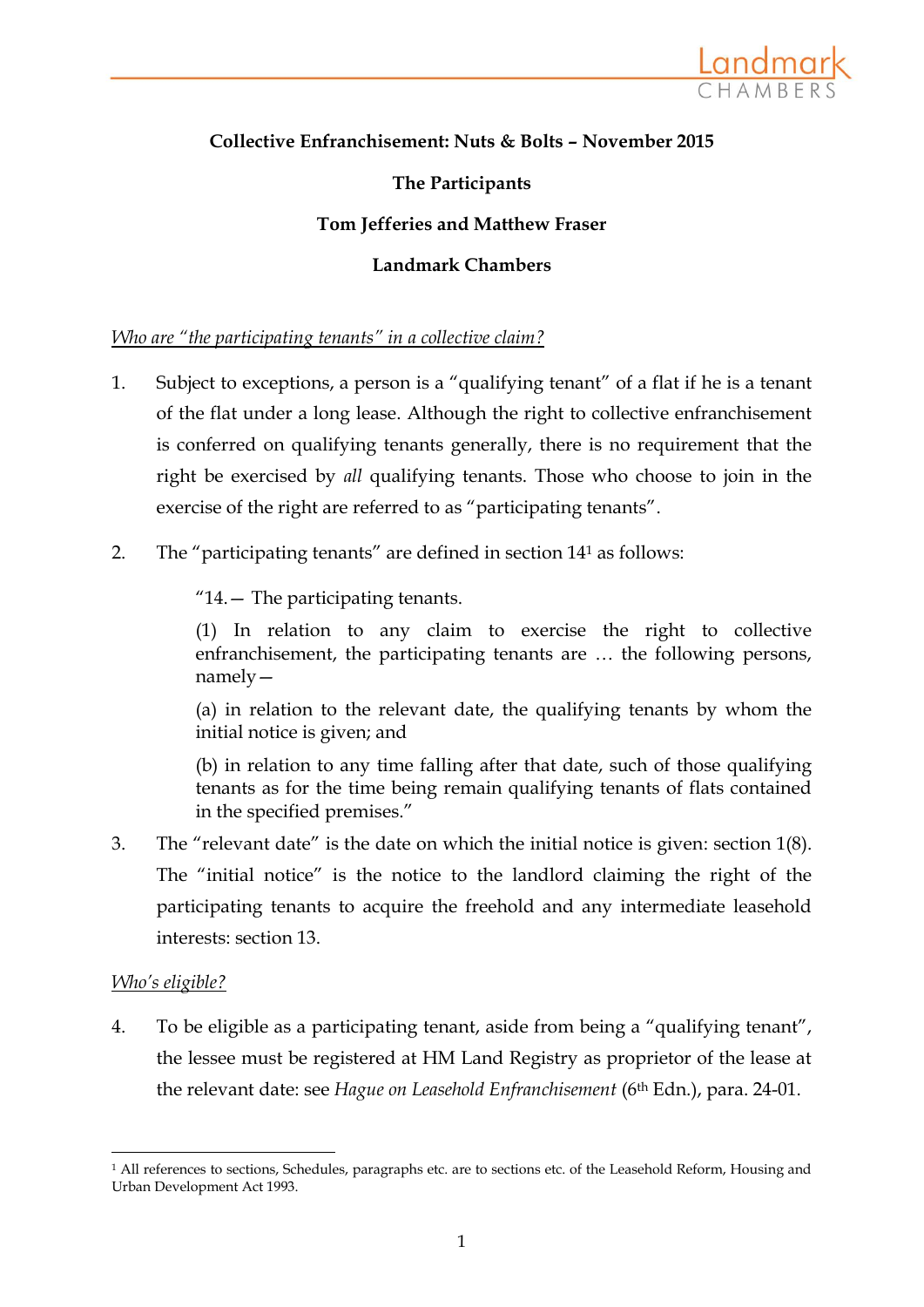- 5. There are a number of situations in which a qualifying tenant cannot be a participating tenant (Schedule 3, paras. 1-4):
	- (1) The tenant has already given notice terminating the lease of the flat;
	- (2) The tenant has entered into an agreement made before the expiry of their long lease for a future tenancy not at a low rent;
	- (3) The landlord, at least four months before the initial notice, gave notice terminating the lease, whether or not the notice had effect to terminate the lease (if the notice to terminate was given less than four months before the initial notice, then the notice to terminate ceases to have effect);
	- (4) The tenant is, or will be on a specified date, obliged by court order to give up possession;
	- (5) The tenant has been served with a notice to treat pursuant to compulsory purchase, or the tenant has entered into a contract for the purchase of his interest in the flat, and the notice to treat remains in force (if the notice to treat is served on a participating tenant after the initial notice, that tenant ceases to be entitled to participate).
- 6. If proceedings are pending to enforce a right of re-entry or forfeiture terminating the lease of the flat, a qualifying tenant may only be a participating tenant with the leave of the court: Schedule 3, para. 3. Leave cannot be granted retrospectively if the lease has been forfeited by the time the initial notice is served. Leave will only be granted if the court is satisfied that the tenant does not wish to participate in the giving of such a notice solely or mainly for the purpose of avoiding the consequences of the breach of the terms of his lease in respect of which proceedings are pending.

# *How do you become one?*

- 7. The participating tenants are self-selecting.
- 8. To claim the right to collective enfranchisement, the number of participating tenants must be at least half of the total number of flats contained in the premises: section 13(2)(b). This is determined once and for all at the "relevant date". Consequently, any change in the participating tenants thereafter does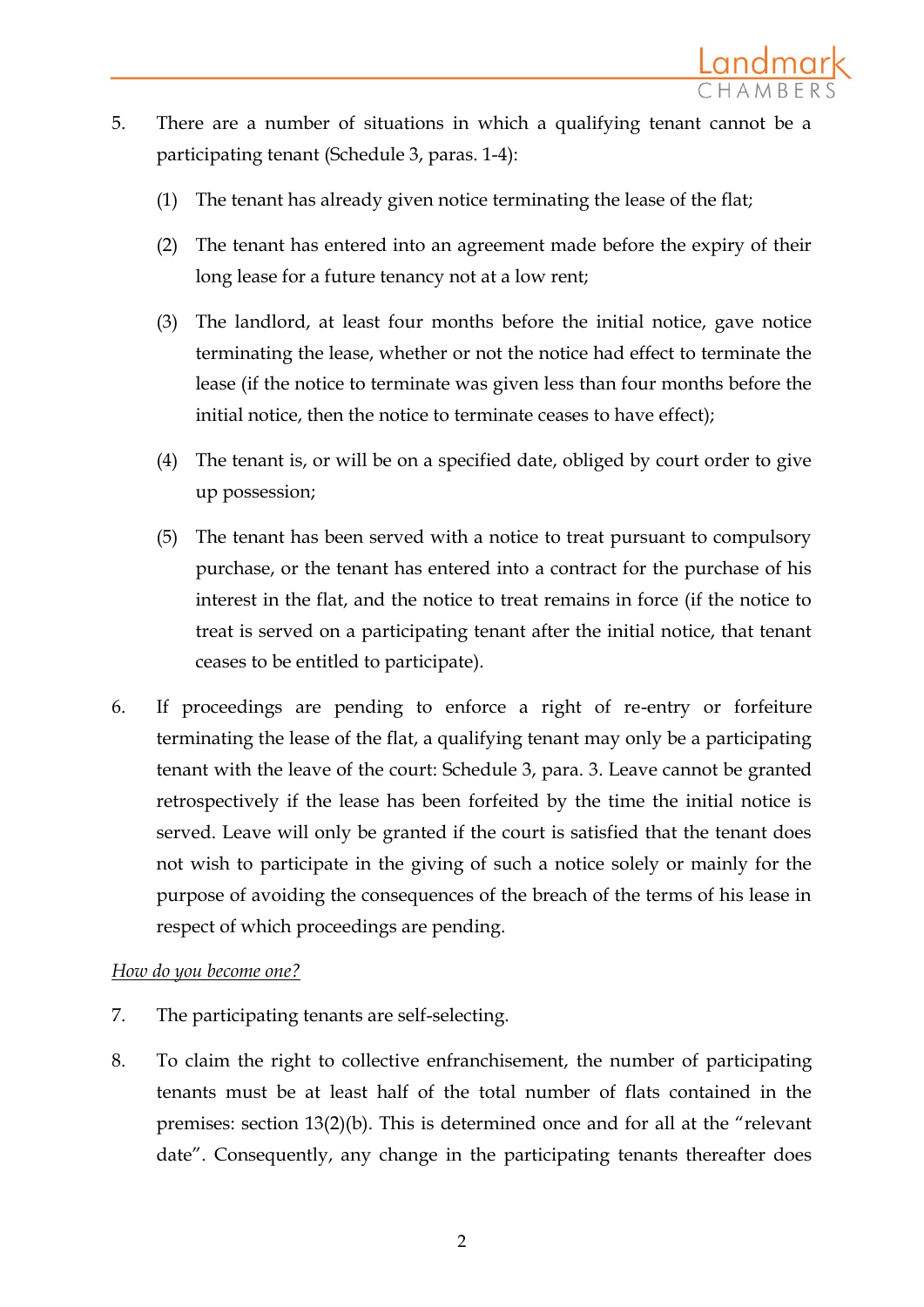

not affect the validity of the claim (it may, however, affect the value of the premium to be paid: see below).

## *What if your neighbours want to exclude you?*

9. Provided they have a sufficient majority to make the collective claim, the participating tenants can exclude whoever they want. The qualifying tenant who is excluded has no right of redress in the short term. However, once the collective enfranchisement claim is over, the excluded tenant can either claim an extended lease, or start a campaign to persuade a sufficient majority of qualifying tenants to make a further claim for the freehold, in a *coup d'état* against those who initially excluded him.

### *The nominee purchaser*

10. The participating tenants appoint a "nominee purchaser" (section 15(2)), who conducts all proceedings arising out of the initial notice on behalf of the participating tenants (section 15(1)). The 1993 Act does not say how a nominee purchaser should be chosen or what type of legal person it should be. It might be an individual, a group of individuals, or a limited company (the latter being the most common).

### *Withdrawal of the notice*

11. The participating tenants have the right to withdraw the initial notice (section 28(1)). They are joint and severally liable for the costs of the reversioner and any other relevant landlord in the event that the initial notice is withdrawn or deemed to be withdrawn (sections 28(4) and 29(4)).

### *Dealing with changes to the participants*

### *Assignment after initial notice given*

- 12. A participating tenant who assigns the lease after the initial notice has been given ceases to be a qualifying tenant and can therefore no longer be a participating tenant: section 14(1)(b).
- 13. Where a participating tenant assigns the lease by virtue of which he is a qualifying tenant of his flat, the status of participating tenant does not pass automatically to the assignee. Instead the assignee is given a right of election,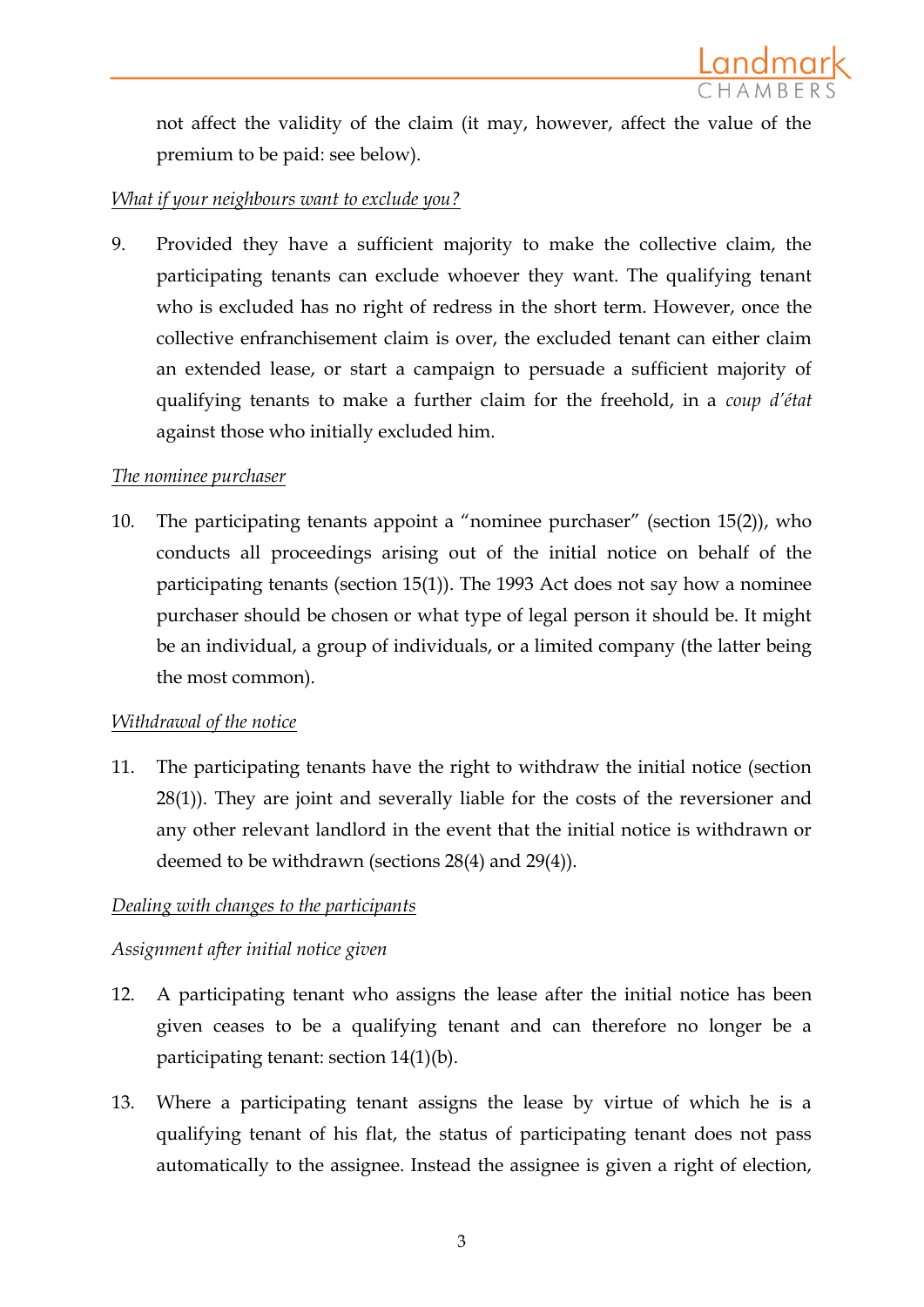and is required by section 14(2) to notify the nominee purchaser both of the assignment and "as to whether or not the assignee is electing to participate in the proposed acquisition." There is no prescribed form of notice. Unlike in the situation considered next, the right of the assignee to elect to participate is not dependent on the approval of any other person. You are deemed to be a participating tenant from the date of assignment, not election: section 14(4).

### *Latecomers*

- 14. What happens if you are a qualifying tenant who did not join in giving the initial notice, and who did not acquire your interest by assignment from one who did, but you now want to participate? Unless you fall foul of the restrictions on eligibility set out above, section 14(3) provides that you "may elect to participate in the proposed acquisition, but only with the agreement of all the persons who are for the time being participating tenants". If you do so elect, you must "notify the nominee purchaser forthwith" of your election. You are a participating tenant from the date of the agreement: section 14(4). The nominee purchaser must then notify the freeholder of the agreement, because it will affect the premium to be paid by the participating tenants: see below.
- 15. The Upper Tribunal in *82 Portland Place (Freehold) Limited v Howard de Walden Estates Limited* [2014] UKUT 0133(LC), stated at [76]:

"… section 14(3) requires no particular formalities to be observed for a third party to become a participating tenant. Only two matters must be established: first, an election by a qualifying tenant of a flat contained in the specified premises "to participate in the proposed acquisition"; and, secondly, agreement on the part of all of the persons who are for the time being participating tenants. Where a qualifying tenant notifies the nominee purchaser of his election to participate, the effect of section 14(4) is that the tenant "shall be regarded as a participating tenant for the purposes of this Chapter" from the date of the agreement of all of the participating tenants for the time being."

16. Does the "agreement of all the persons who are for the time being participating tenants" require individual approval by each of those tenants. In *82 Portland Place*, no such individual approval had been obtained. However, in a Participation Agreement between the tenants and their nominee purchaser, the tenants had conferred on the latter substantial powers to act on their behalf, including a power to enter into "such agreement as may be necessary or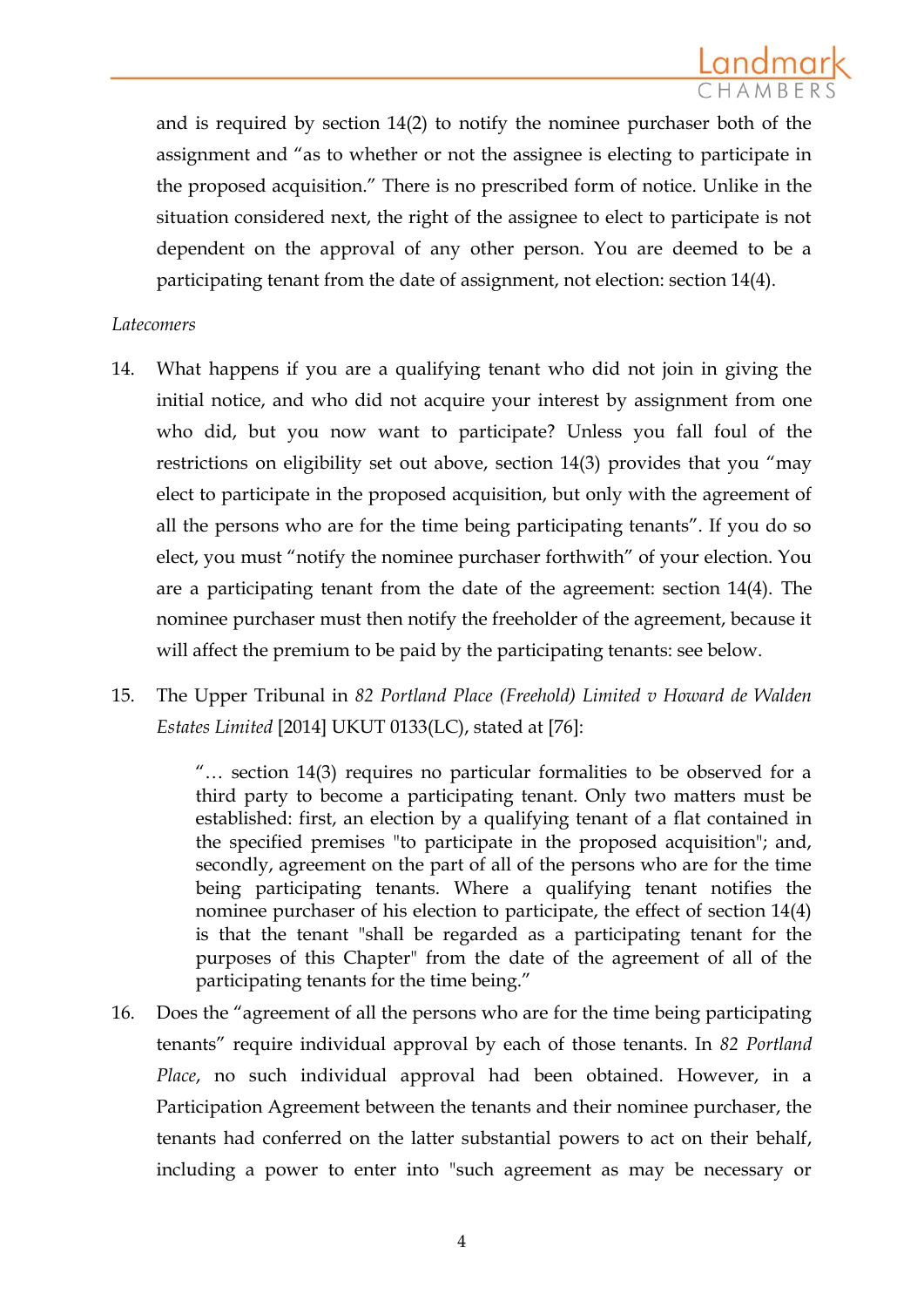

appropriate to ensure that there is funding available to cover the proportion of the Price attributable to any non-participating flat". It was held by the tribunal that this conferred sufficient authority on the nominee purchaser to agree to the new participant's election on each tenant's behalf: see [80] and [81].

### *Death, representatives, bankruptcy and mortgagees*

17. Section 14 also makes provision for the death of a participating tenant and for circumstances where a lease may become vested in a personal representative, a trustee in bankruptcy or a mortgagee.

### *Notice of changes*

18. Within 28 days of the death, assignment or agreement, the nominee purchaser must give notice of the change in writing to the landlord and any intermediate leaseholders. The notice must give details of the change, and be signed by the new participating tenant: section 14(9).

### *Too late to change?*

19. It is too late to alter the participating tenants once a binding contract has been entered into pursuant to the initial notice: section 14(11).

### *Valuation issues*

- 20. On a collective enfranchisement, "marriage value" is payable only in respect of the flats of participating tenants. The marriage value recognizes the increase in value of the flat when the freehold and leasehold are merged into one, rather than being separate entities held by different persons. The marriage value is split 50/50 between the tenant and the landlord, so the landlord will get 50% of the marriage value for each flat of the participating tenants. The more participating tenants, the more the landlord gets paid in marriage value. The participating tenants only have to pay "hope value" in respect of nonparticipating flats, typically only 10% of the marriage value.
- 21. If all or most of the tenants in a block of flats wish to participate, they sometimes seek to minimise the premium by arranging that only the minimum number participate in the claim. If some who wish to participate are left out, the price will be lower, but they have no right to an extended lease or a share of the freehold. Sometimes there is an unwritten understanding that they will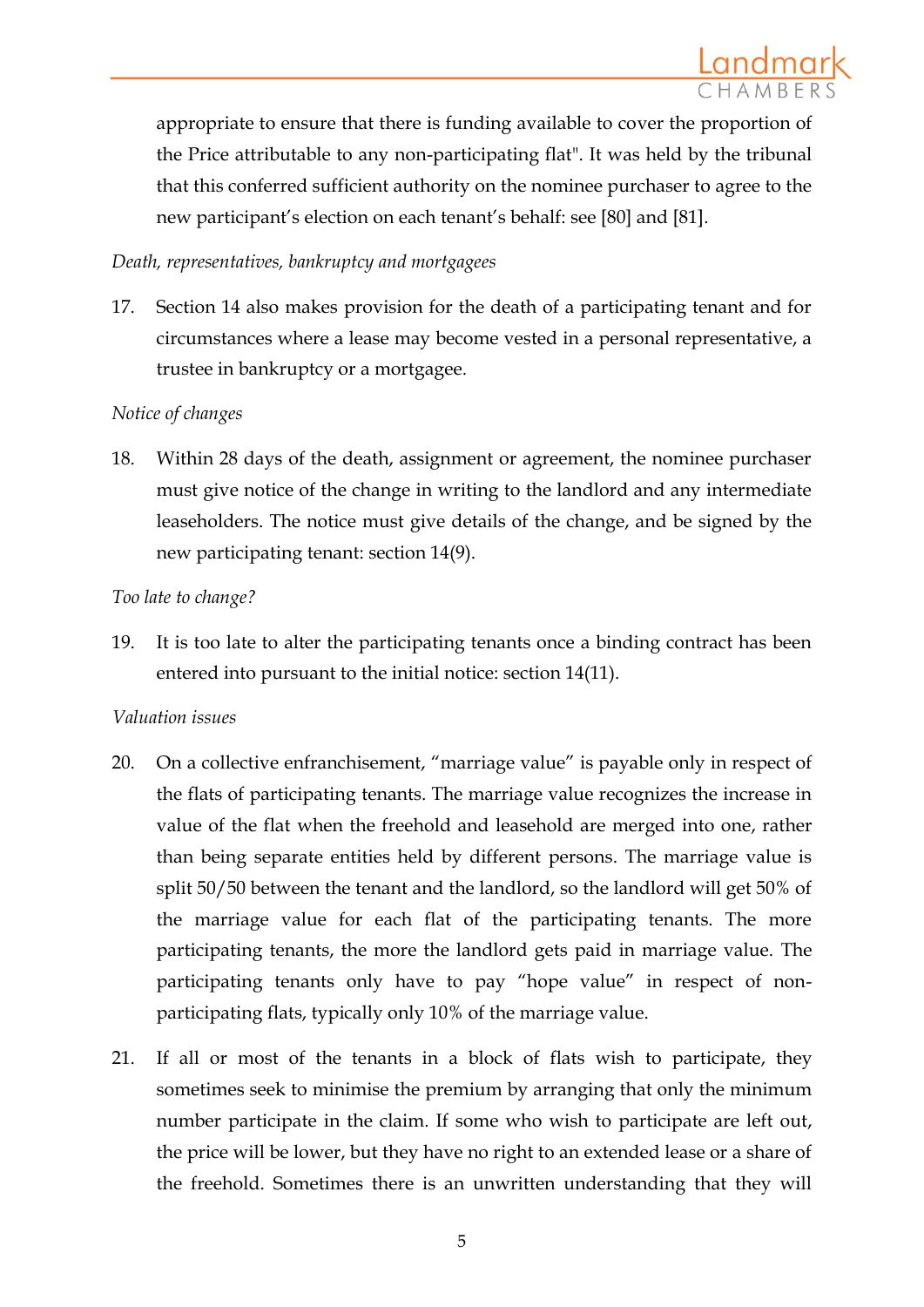

share in the costs and benefits, but sometimes those who are left out want a side arrangement. Section 18 is designed to prevent this sort of avoidance. It requires the participating tenants, via the nominee purchaser, to disclose such an arrangement to the landlord and pay a price which reflects it:

18(1) If at any time during the period beginning with the relevant date and ending with the time when a binding contract is entered into in pursuance of the initial notice—

(a) there subsists between the nominee purchaser and a person other than a participating tenant any agreement (of whatever nature) providing for the disposal of a relevant interest, or

(b) if the nominee purchaser is a company, any person other than a participating tenant holds any share in that company by virtue of which a relevant interest may be acquired,

the existence of that agreement or shareholding shall be notified to the reversioner by the nominee purchaser as soon as possible after the agreement or shareholding is made or established or, if in existence on the relevant date, as soon as possible after that date.

- 22. There is another way in which the marriage value can be reduced, because it is only payable for those "persons who are participating tenants immediately before a binding contract is entered into in pursuance of the initial notice": Schedule 6 para. 4(2). This reflects the fact that a participating tenant can assign his flat to an assignee who chooses not to remain a participant.
- 23. This gives rise to a loophole which was exploited by Ms Erkman in relation to a building in Cadogan Square. She was initially a participating tenant but, after the initial notice, she hatched a cunning plan. She assigned her lease to a company apparently under the control of her family, and the assignee did not elect to participate. As a result no marriage value was payable. The landlord, Cadogan, argued that the tenants should nonetheless pay hope value, but that argument failed as well. Hope value was only payable for those flats which are non-participating at the date of the section 13 Notice, and at that stage Ms Erkman was a participant: *Earl Cadogan v Cadogan Square Ltd* [2011] UKUT 154 (LC); [2011] 3 E.G.L.R. 127.
- 24. The cunning plan succeeded, albeit with "reluctance", and caused quite a conundrum for the tribunal.

*Participation Agreements ("PA")*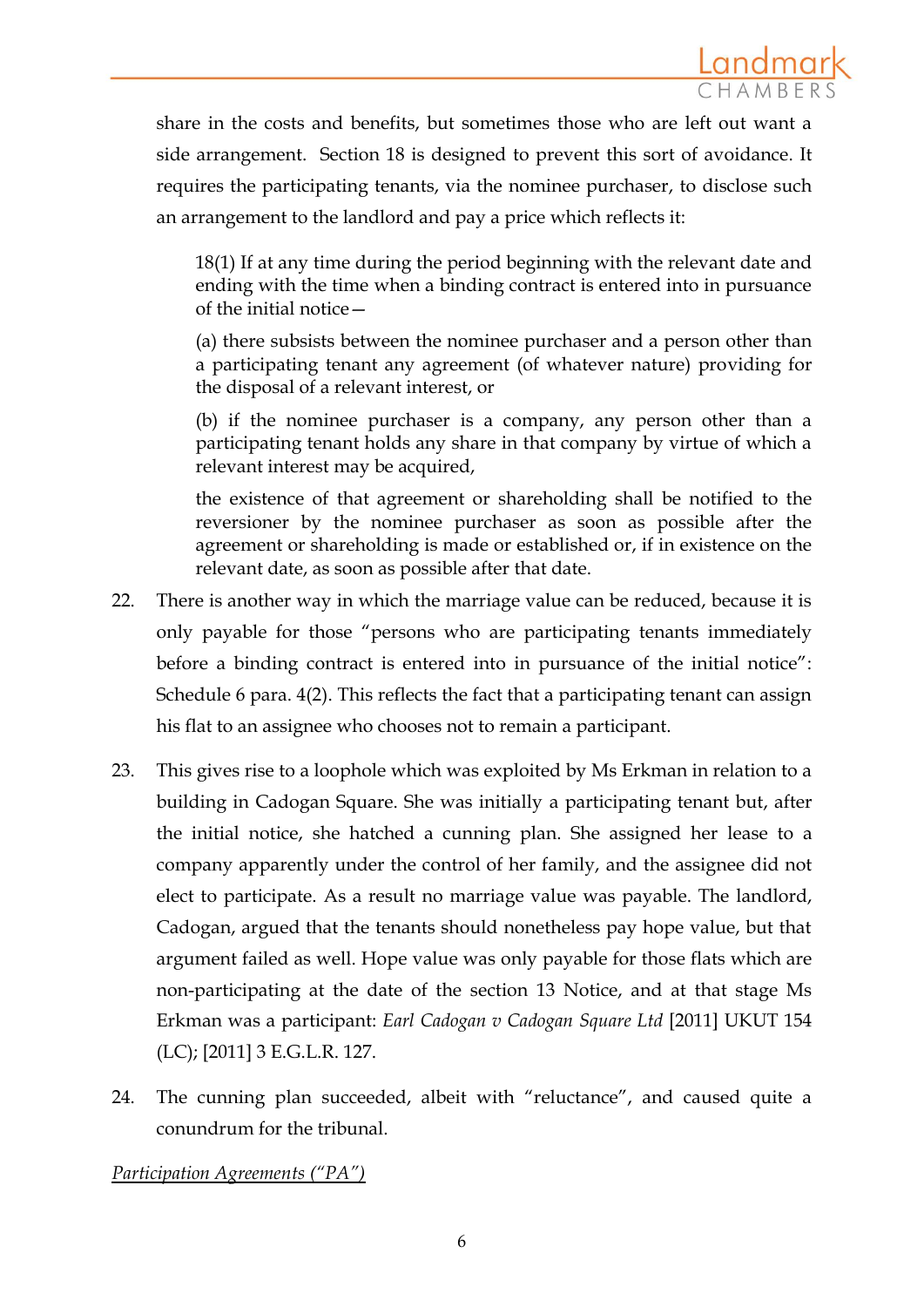## *Why have one?*

25. Preparing a PA costs money, and some tenants may question why it is necessary. If it is a small block with only two or three lessees, it may be possible to proceed without one and rely on the general law to resolve disputes. But in all but the simplest of cases, a PA should be put in place at an early stage to prevent disputes and ensure that the claim can proceed to completion.

# *What you need before a PA can be drafted?*

- 26. You need to know
	- (1) Who is going to participate
	- (2) How the acquisition of any property other than the reversion to the participating tenants flats ("Other Property") is going to be funded;
	- (3) An initial valuation;
	- (4) An estimate of costs;
	- (5) An understanding of the tax issues, and tax advice if necessary.

# *Who are the parties?*

- 27. The nominee purchaser and the participating tenants are always parties. The nominee purchaser can be one or more individuals, or a company. A company is normally used save where
	- a. There are only a few flats or
	- b. Where the average premium payable per flat exceeds £500,000 and the price payable would attract SDLT at 15% if the nominee purchaser were a company. See Finance Act 2003 s74.
- 28. If the Other Property is being funded by an SPV or a white knight, they will need to be parties.

# *Standard terms of the PA*

29. There is a sample PA available on the Lease Advice website at [http://www.lease](http://www.lease-advice.org/publications/documents/document.asp?item=5)[advice.org/publications/documents/document.asp?item=5.](http://www.lease-advice.org/publications/documents/document.asp?item=5) It contains some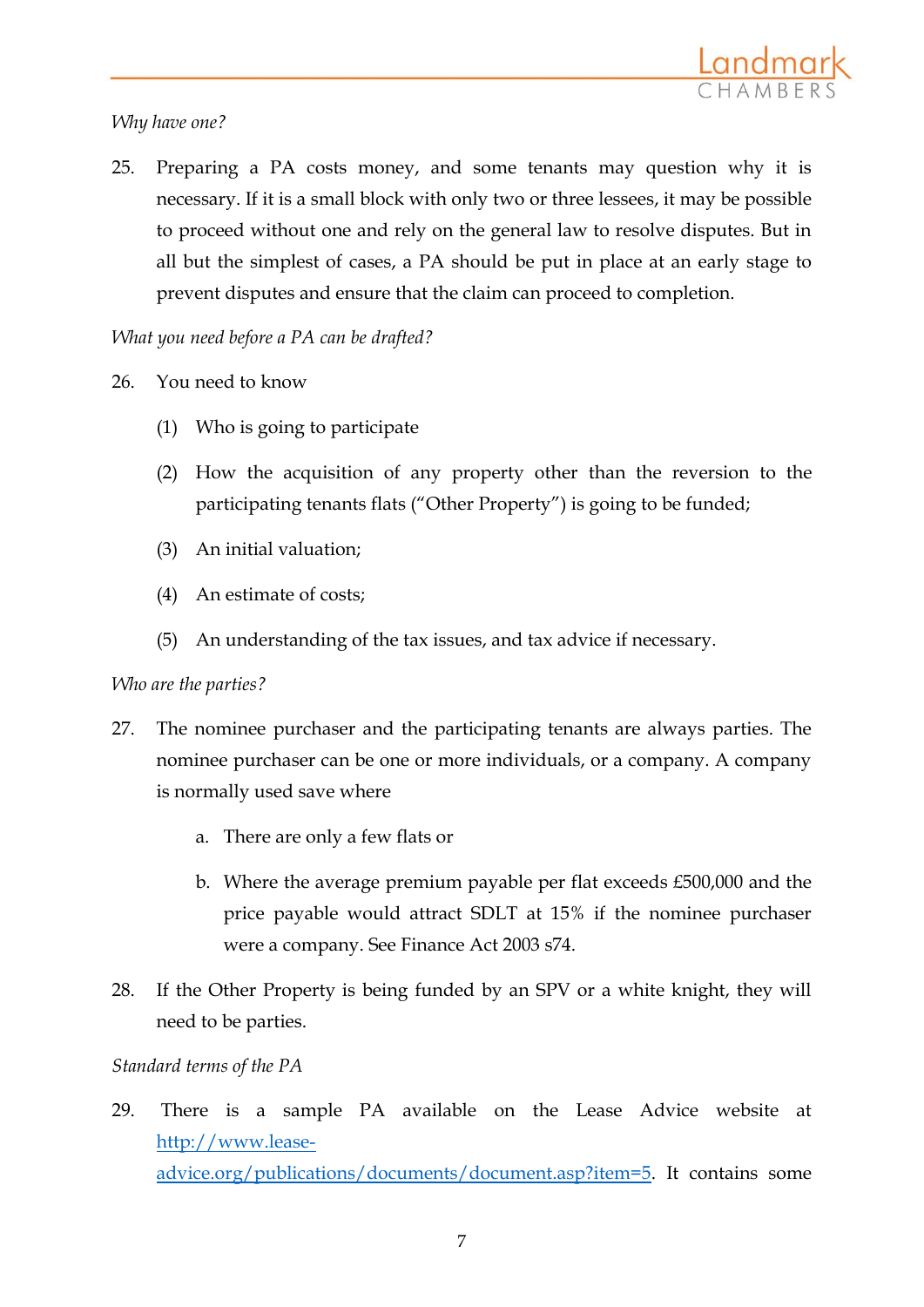

of the basic terms required.

*Role of the Nominee Purchaser*

- 30. The PA should authorise the NP to, and it should covenant to
	- (1) Instruct solicitors and valuers
	- (2) Prepare and serve the s13 Notice
	- (3) Protect it by registration
	- (4) Conduct negotiations
	- (5) Take proceedings if necessary
	- (6) Enter a contract and complete the acquisition
	- (7) Where desired, agree to admit non-participants as participants
	- (8) Disclose s18 agreements
	- (9) Grant new leases following completion

### *Warranties*

31. The Participants should warrant to each other and the NP that they are qualifying tenants. If they are not, and the claim fails, they will be liable for wasted costs and any damages suffered.

*Participating tenants' covenants*

- 32. The Participating tenants should covenant:
	- (1) To pay their share of the price payable;
	- (2) To pay their share of the costs of the NP and the Landlord, whether or not the claim is completed;
	- (3) To pay their share of SDLT and land registry fees;
	- (4) to pay, prior to completion, all arrears of rent and service charge.
	- (5) To surrender their lease and accept a new 999 year lease in its place
	- (6) Not to make enquiries of or seek advice from the NP's advisers.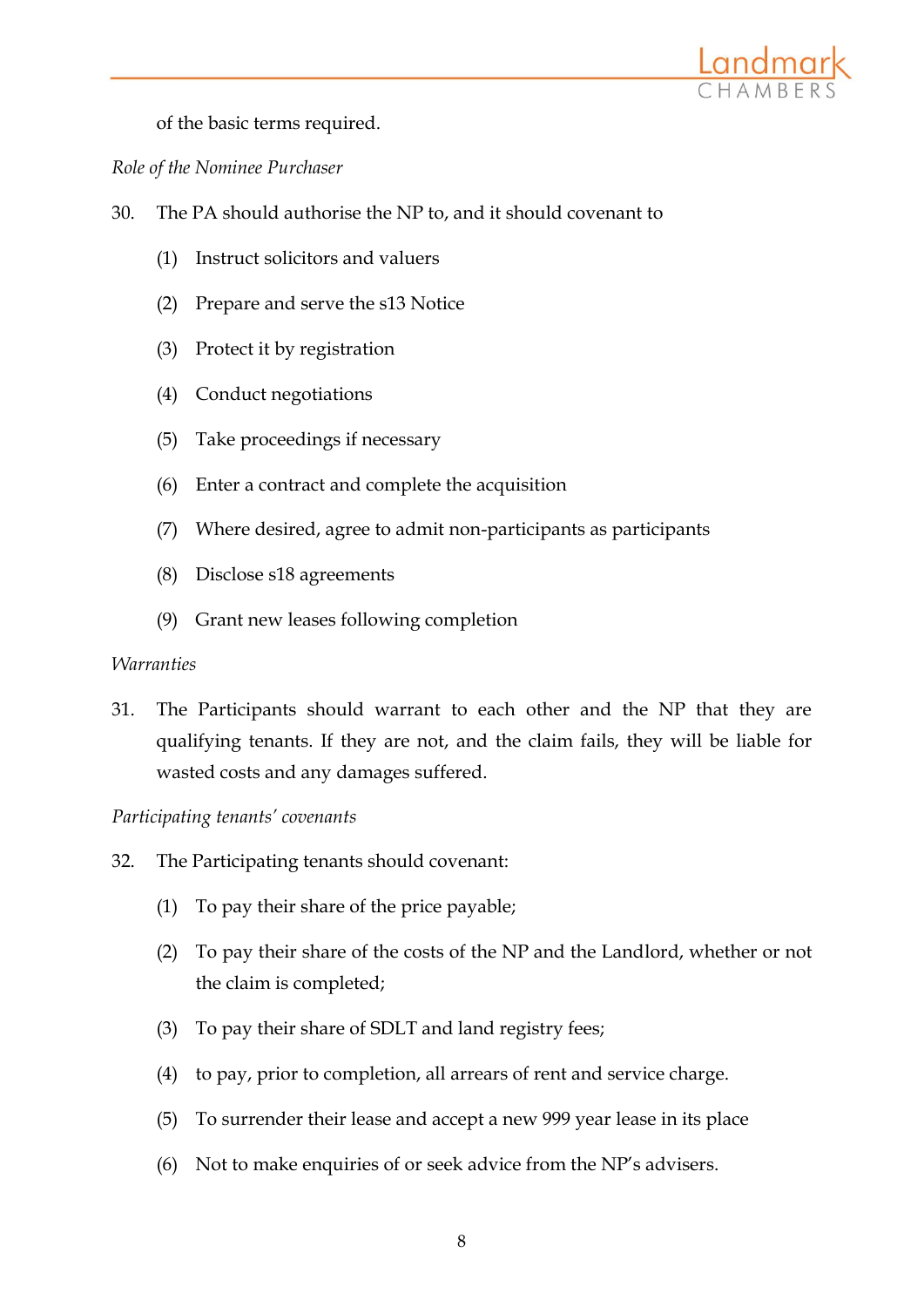

## *Apportionment*

33. The PA should provide for how the premium and costs are to be apportioned. In a simple case where the flats are similar in value and lease length it is possible to agree a fixed apportionment in advance. It is more common for the PA to provide that the apportionment is to be carried out and certified by the appointed valuer. This can only be carried out once the terms of acquisition, and in particular the premium are agreed. This apportionment is likely to be binding, even if it is subsequently discovered that it was mistaken: *Falmouth House Limited v Rahmizadeh* [2008] EWHC 214.

### *Default*

- 34. The PA can of course make provision for what is to happen if a participating tenant fails to pay his share of the price before completion. No such provision was made in Etzin v Reece, HC010466, unreported 2002. One of the participants, Mr Etzin, did not pay his share on time, in spite of repeated demands. He had negotiated to sell his flat and was hoping to get the purchaser to pay his share. The others treated him as in repudiatory breach of contract, paid his share, and accepted his breach. He tendered his share one day late, but the others declined. By that time prices had risen and there was a substantial profit for whoever acquired the reversion to his flat. Mr Etzin claimed that he was entitled to specific performance of the agreement to grant him a 999 year lease, and if necessary relief from forfeiture, alternatively damages for breach of contract. His claim failed. It was held that
	- (1) He was in breach of the PA;
	- (2) Time was not automatically of the essence, but could be, and was made of the essence. Once it was made of the essence, failure to pay on time was a repudiatory breach;
	- (3) The repudiatory breach was accepted;
	- (4) Relief from forfeiture was not available.
- 35. He also claimed that the NP acquired the freehold as trustees to hold it in accordance with the PA, and accordingly they held on trust for him in relation to his flat. That argument was also rejected on the ground that the PA was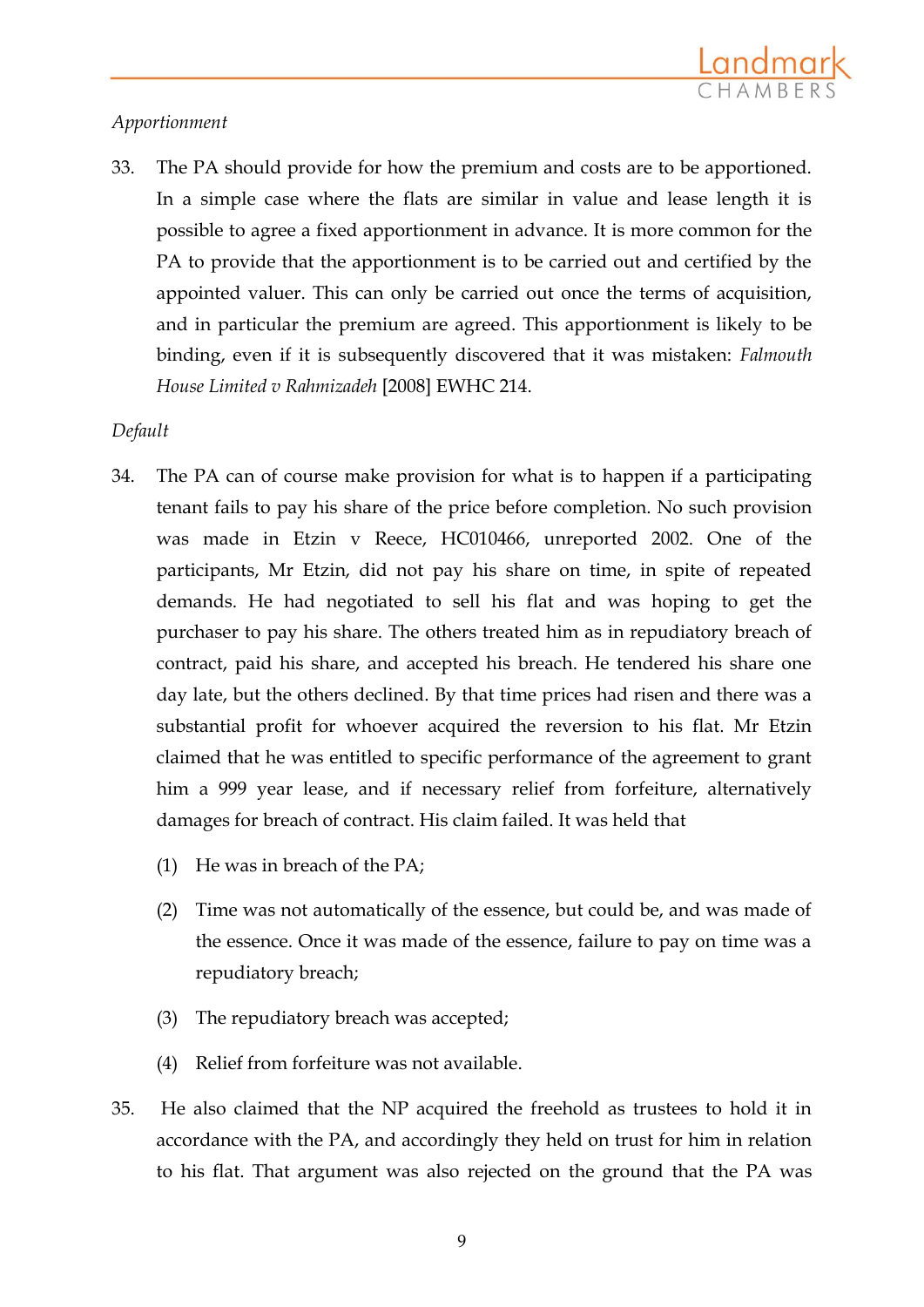purely contractual, and did not create a trust. Any trust could only give effect o the contractual entitlements and any entitlement Mr Etzin had disappeared with his contractual rights. Alternatively the trust only arose on the acquisition of the freehold in favour of those who contributed to the price, so that a trust never arose in his favour.

36. It should be noted that the default also caused difficulties for Bircham, the solicitors instructed. Once Mr Etzin defaulted they continued to act for the NP in the dispute with him until he instructed separate solicitors who complained, whereupon Bircham stopped acting for all parties.

### *Changes in parties*

- 37. Provision should be made for changes in the parties
	- (1) admitting assignees of participating tenants, if they elect to participate;
	- (2) admitting non-participating tenants. If no express provision is made to allow for the possibility that a non-participating qualifying tenant be permitted to participate once the initial notice has been served, it would be necessary to obtain the agreement of all the participating tenants to the variation of the participation agreement to add such a new participant, and agreement to the consequent variations in the proportions payable. This may be the preferred route if the participants want to profit from acquisition of the non participating shares. If they prefer to allow all tenants to join in, it may be preferred to remove the ability of each individual participating tenant to refuse the addition of such a new participant by inserting into the participation agreement a covenant by every participating tenant to agree to the inclusion in the claim of any such non-participating tenant who subsequently wishes to participate (together with a specification of how the proportions will be altered in that event), unless all the participating tenants agree at that time to the contrary.
	- (3) death of a participant.

### *Withdrawal*

2. Thought needs to be given to whether and in what circumstances individuals or a majority can withdraw. The Agreement may provide for no withdrawal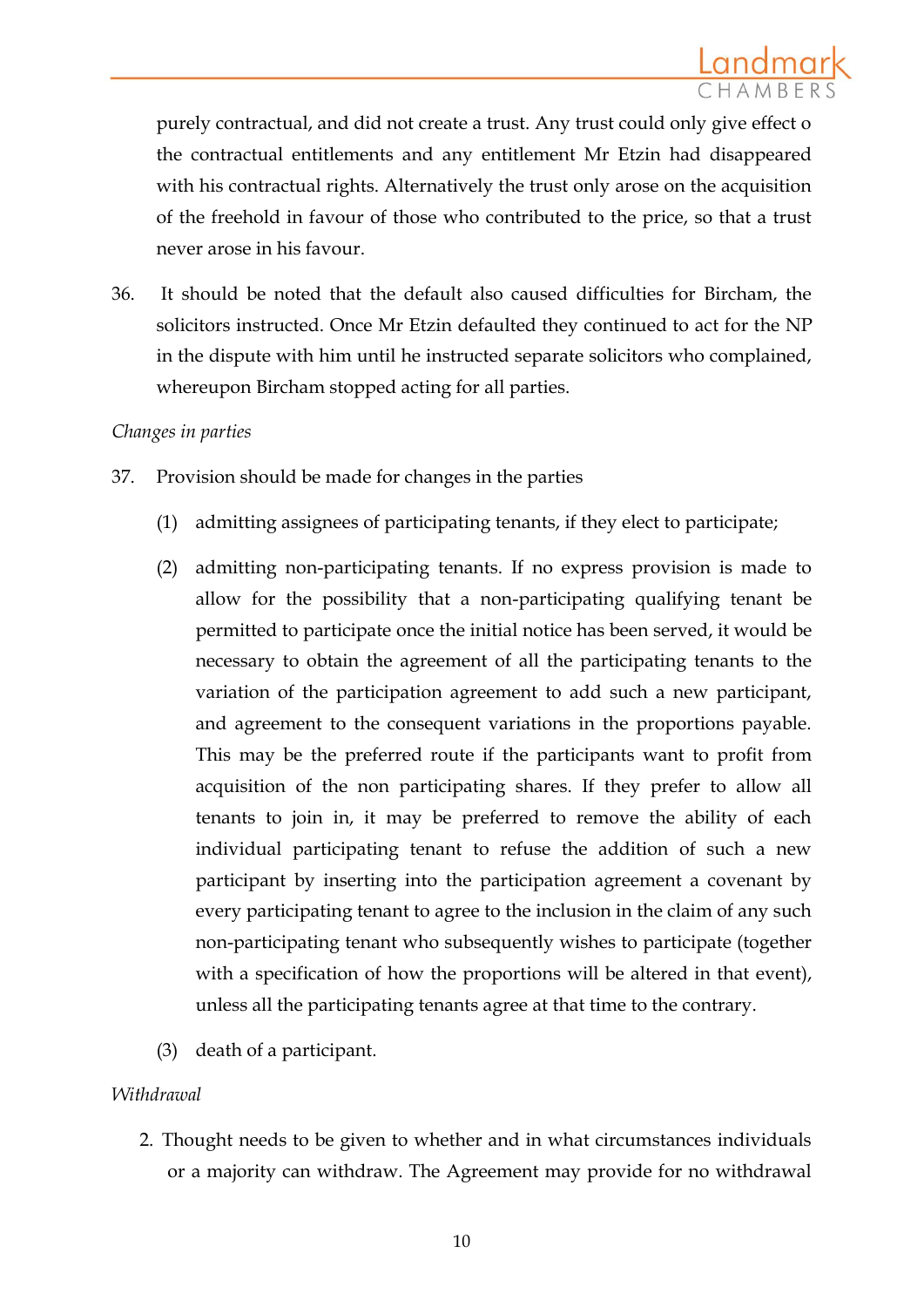once the process has begun. Alternatively it could provide for withdrawal in some circumstances, for example:

- a. Withdrawal of the whole claim if 75% of the participants give notice to that effect, in which case the claim is withdrawn and the withdrawing participants are liable for all the costs; or
- b. By an individual if the price payable by him exceeds 150% of the estimated price, in which case he can withdraw but remains liable for his share of the costs up to that time.

# *The Other Property*

- 38. Provision needs to be made for funding the acquisition of Other Property, such as non participating flats, a caretaker's flat, and areas with development value such as roofspace. It is possible for the price for these elements to be funding by all the participants in proportion to their shares. This is feasible if the cost of such areas is small. If more significant funding is required, it is usually necessary for the cost of the Other Parts to be funded separately by any combination of individual participants and white knight investors. The funding for this needs to be worked out before the claim is made, to avoid the claim failing. Methods I have seen include
	- (1) A loan of the price payable by particular participants, documented by loan notes secured by a debenture over the assets of the NP Company. The NP company will have two classes of shares, only one of which, the A shares, attract dividends. Contributors to the cost of the Other Parts are entitled to A shares. As and when the Other Parts are exploited and the proceeds of sale received, they are applied to pay off the loans, costs and then used to pay dividends;
	- (2) A separate company (the SPV) is a party to the PA, and pays the price for the Other Parts, in return for which it is entitled to the grant of a 999 year lease of those Other Parts. Shares in the SPV can be offered to Participants or third parties.
	- (3) An unconnected third party agreeing to pay the premium relating to a particular non-participating flat, in return for the grant of a 999 year lease.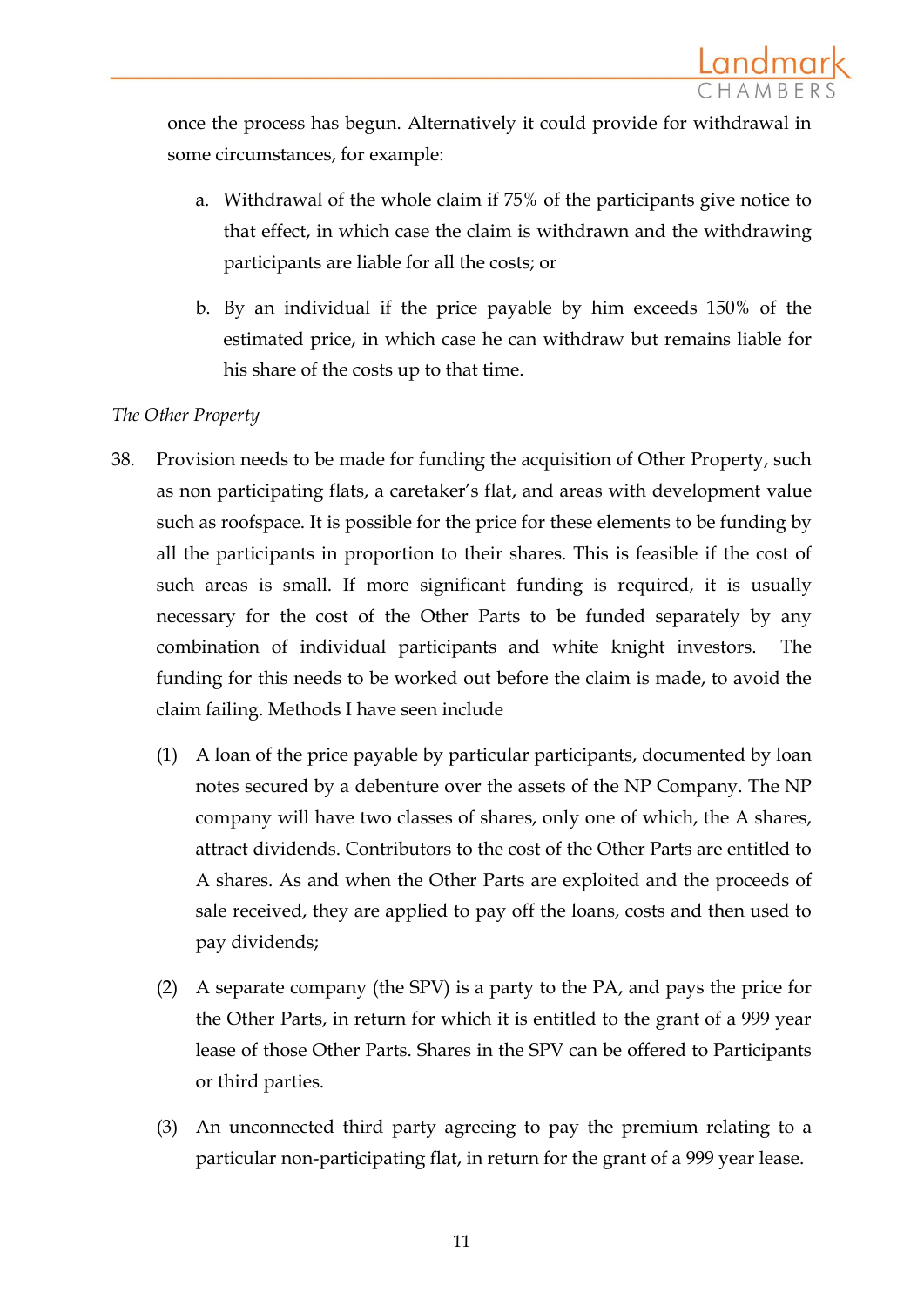

39. Agreements between the NP and anyone other than the participating tenants for the disposal of a relevant interest are disclosable under section 18. Shareholdings of anyone other than participants in the NP are also disclosable.

*Tax* 

- 40. It is important to structure the agreement and funding with tax consequences in mind.
- 41. SDLT is now dealt with by s74 of the Finance Act 2003 which provides (with effect from 12.2.2015) as follows:

"74 Exercise of collective rights by tenants of flats

(1) This section applies where a chargeable transaction is entered into by a person or persons nominated or appointed by qualifying tenants of flats contained in premises in exercise of—

(a) a right under [Part 1](http://login.westlaw.co.uk/maf/wluk/app/document?src=doc&linktype=ref&context=9&crumb-action=replace&docguid=I18F41360E44B11DA8D70A0E70A78ED65) of the [Landlord and Tenant Act 1987](http://login.westlaw.co.uk/maf/wluk/app/document?src=doc&linktype=ref&context=9&crumb-action=replace&docguid=I5FFF8320E42311DAA7CF8F68F6EE57AB) (right of first refusal), or

(b) a right under *Chapter 1 of Part 1* of the Leasehold Reform, Housing [and Urban Development Act 1993](http://login.westlaw.co.uk/maf/wluk/app/document?src=doc&linktype=ref&context=9&crumb-action=replace&docguid=I5FDA47E0E42311DAA7CF8F68F6EE57AB) (right to collective enfranchisement).

(1A) The amount of tax is determined as follows.

*Step 1* 

Determine the fraction of the relevant consideration produced by dividing the total amount of that consideration by the number of qualifying flats contained in the premises.

*Step 2* 

If the amount produced by step 1 is £500,000 or less, determine the amount of tax chargeable in accordance with subsection (1B) .

*Step 3* 

If the amount produced by step 1 is more than £500,000 and the condition in paragraph  $3(3)$  of Schedule  $4A$  is not met with respect to the transaction, determine the amount of tax chargeable in accordance with [subsection  $(1B)$ ]  $\frac{9}{2}$  $\frac{9}{2}$  $\frac{9}{2}$ .

*Step 4* 

If the amount produced by step 1 is more than £500,000 and the condition in paragraph  $3(3)$  of Schedule  $4A$  is met with respect to the transaction, subsection (1B) does not apply, and the amount of tax chargeable in respect of the transaction is 15% of the chargeable consideration for the transaction.

(1B) Where step 2 or 3 of subsection (1A) requires the amount of tax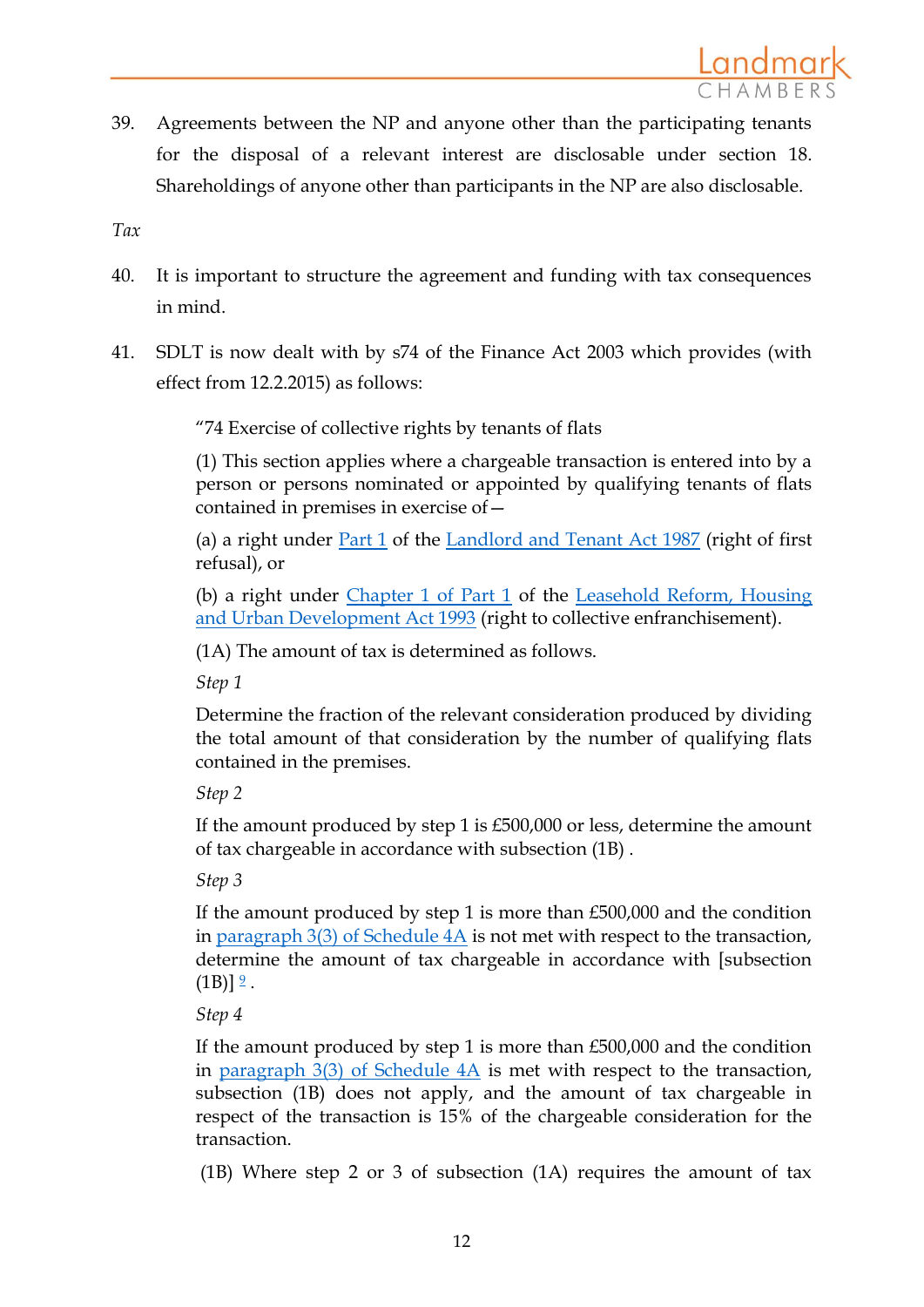Landmark

chargeable to be determined in accordance with this subsection, it is determined as follows.

#### *Step 1*

Determine the amount of tax chargeable under [section 55](http://login.westlaw.co.uk/maf/wluk/app/document?src=doc&linktype=ref&context=9&crumb-action=replace&docguid=I85608F40E45211DA8D70A0E70A78ED65) as if the relevant consideration for the chargeable transaction were the fraction of the relevant consideration calculated under step 1 of subsection (1A). *Step 2* 

Multiply the amount determined at step 1 by the number of qualifying flats contained in the premises.

...

Schedule 4A paragraph 3(3)

(3) The condition is that  $-$ 

(a) the purchaser is a company,

(b) the acquisition is made by or on behalf of the members of a partnership one or more of whose members is a company, or

(c) the acquisition is made for the purposes of a collective investment scheme."

42. Think also about CGT and Corporation Tax on chargeable gains. The surrender of a lease and grant of a new lease are both chargeable disposals. There is an extra statutory concession, as follows:

"ESC/D39

In practice, the surrender of an existing lease and the grant of a new lease should not be treated as a disposal for Capital Gains Tax purposes if the taxpayer so wishes and all of the following conditions are satisfied:

the transaction, whether made between connected or unconnected parties, is made on terms equivalent to those that would have been made between unconnected parties bargaining at arms length;

the transaction is not part of or connected with a larger scheme or series of transactions;

a capital sum is not received by the tenant;

the extent of the property under the new lease is the same as that under the old lease;

the terms of the new lease (other than its duration and the amount of rent payable) do not differ from those of the old lease. Trivial differences should be ignored."

- 43. Note the difficulties which may apply:
	- (1) New leases are frequently granted on different terms, either to correct a